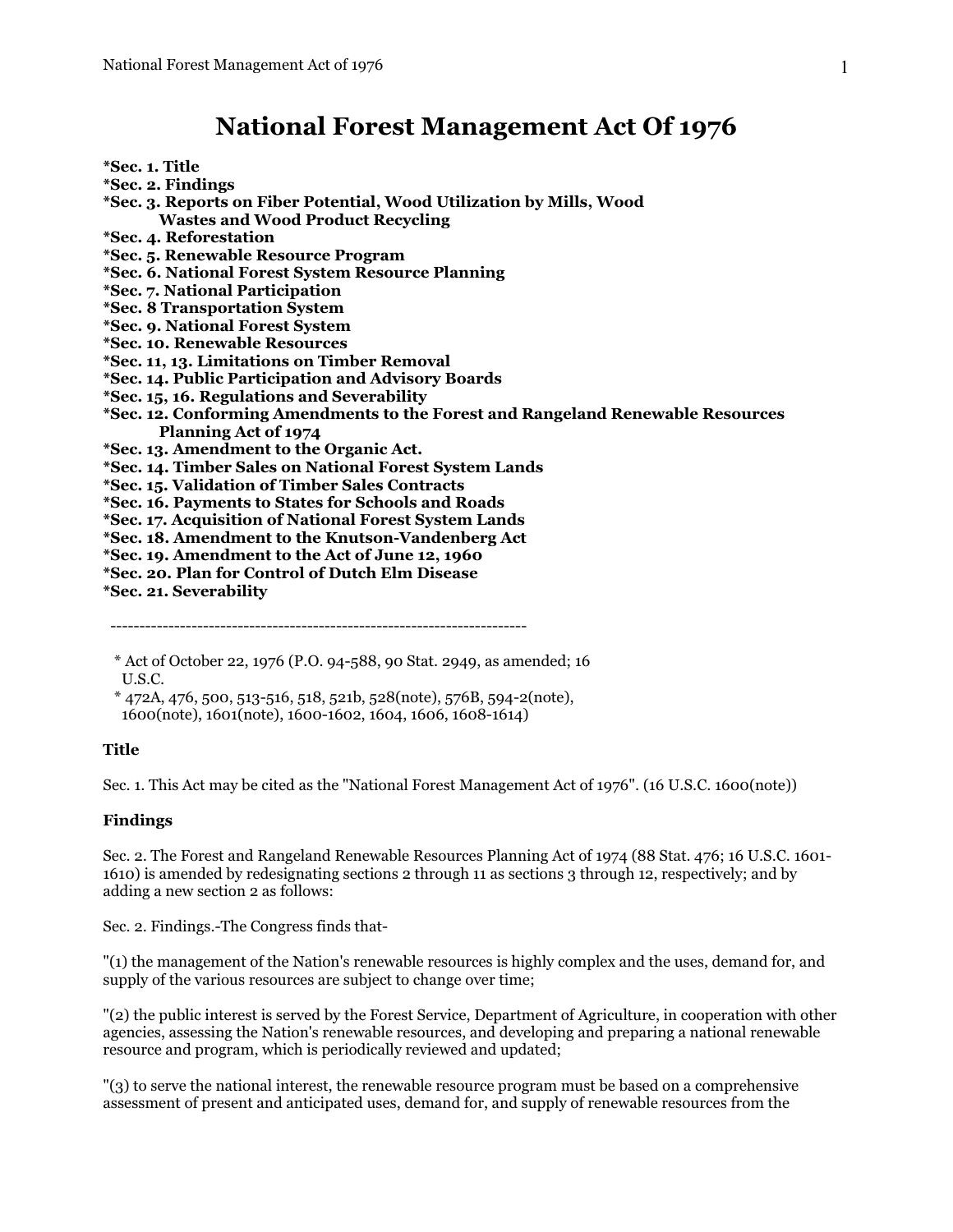Nation's public and private forests and rangelands, through analysis of environmental and economic impacts, coordination of multiple use and sustained yield opportunities as provided in the Multiple-Use, Sustained-Yield Act of 1960 (74 Stat. 215; 16 U.S.C. 528-531), and public participation in the development of the program;

"(4) the new knowledge derived from coordinated public and private research programs will promote a sound technical and ecological base for effective management, use, and protection of the Nation's renewable resources;

"(5) inasmuch as the majority of the Nation's forests and rangeland is under private, State, and local governmental management and the Nation's major capacity to produce goods and services is based on these nonfederally managed renewable resources, the Federal Government should be a catalyst to encourage and assist these owners in the efficient long-term use and improvement of these lands and their renewable resources consistent with the principles of sustained yield and multiple use;

"(6) the Forest Service, by virtue of its statutory authority for management of the National Forest System, research and cooperative programs, and its role as an agency in the Department of Agriculture, has both a responsibility and an opportunity to be a leader in assuring that the Nation maintains a natural resource conservation posture that will meet the requirements of our people in perpetuity; and

"(7) recycled timber product materials are as much a part of our renewable forest resources as are the trees from which they originally came, and in order to extend our timber and timber fiber resources and reduce pressures for timber production from Federal lands, the Forest Service should expand its research in the use of recycled and waste timber product materials, develop techniques for the substitution of these secondary materials for primary materials, and promote and encourage the use of recycled timber product materials." (16 U.S.C. 1600)

## **Reports On Fiber Potential, Wood Utilization By Mills, Wood Wastes And Wood Product Recycling**

Sec. 3. Section 3 of the Forest and Rangeland Renewable Resources Planning Act of 1974, as redesigned by section 2 of this Act, is amended by adding at the end thereof a new subsection (c) as follows:

(c) The Secretary shall report in the 1979 and subsequent Assessments on:

"(1) the additional fiber potential in the National Forest System including, but not restricted to, forest mortality, growth, salvage potential, potential increased forest products sales, economic constraints, alternate markets, contract considerations, and other multiple use considerations;

"(2) the potential for increased utilization of forest and wood product wastes in the National Forest Systems and on other lands, and of urban wood wastes and wood product recycling, including recommendations to the Congress for actions which would lead to increased utilization of material now being wasted both in the forests and in manufactured products; and

"(3) the milling and other wood fiber product fabrication facilities and their location in the United States, noting the public and private forested areas that supply such facilities, assessing the degree of utilization into product form of harvested trees by such facilities, and setting forth the technology appropriate to the facilities to improve utilization either individually or in aggregate units of harvest trees and to reduce wasted wood fibers. The Secretary shall set forth a program to encourage the adoption by these facilities of these technologies for improving wood fiber utilization.

"(d) In developing the reports required under subsection (c) of this section, the Secretary shall provide opportunity for public involvement and consult with other interested governmental departments and agencies." (16 U.S.C. 1601)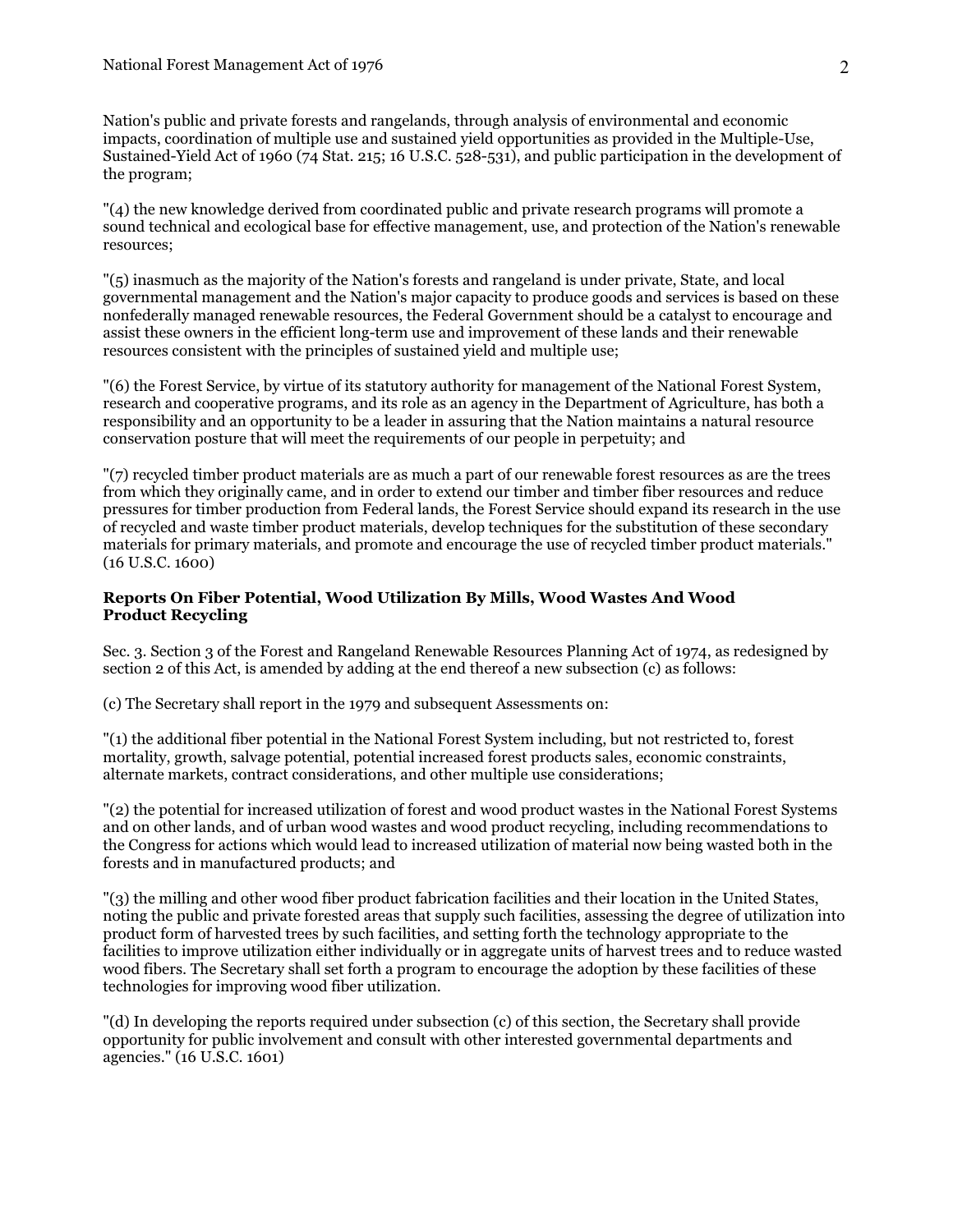## **Reforestation**

Sec. 4. Section 3 of the Forest and Rangeland Renewable Resources Planning Act of 1974, as redesignated by section 2 of this Act, is amended by adding at the end thereof of new subsections (d) and (e) as follows:

"(d)(1) It is the policy of the Congress that all forested lands in the National Forest System shall be maintained in appropriate forest cover with species of trees, degree of stocking, rate of growth, and conditions of stand designed to secure the maximum benefits of multiple use sustained yield management in accordance with land management plans. Accordingly, the Secretary is directed to identify and report to the Congress annually at the time of submission of the President's budget together with the annual report provided for under section 8 (c) of this Act, beginning with submission of the President's budget for fiscal year 1978, the amount and location by forests and States and by productivity class, where practicable, of all lands in the National Forest System where objectives of land management plans indicate the need to reforest areas that have been cut-over or otherwise denuded or deforested, and best potential rate of growth. All national forest lands treated from year to year shall be examined after the first and third growing seasons and certified by the Secretary in the report provided for under this subsection as to stocking rate, growth rate in relation to potential and other pertinent measures. Any lands not certified as satisfactory shall be returned to the backlog and scheduled for prompt treatment. The level and types of treatment shall be those which secure the most effective mix of multiple use benefits.

"(2) Notwithstanding the provisions of section 9 of this Act, the Secretary shall annually for eight years following the enactment of this subsection, transmit to the Congress in the manner provided in this subsection an estimate of the sums necessary to be appropriate, in addition to the funds available from other sources, to replant and otherwise treat an acreage equal to the acreage to be cut over that year, plus a sufficient portion of the backlog within the eight-year period. After such eight-year period, the Secretary shall transmit annually to the Congress an estimate of the sums necessary to replant and otherwise treat all lands being cut over and maintain planned timber production on all other forested lands in the National Forest System so as to prevent the development of a backlog of needed work larger than the needed work at the beginning of the fiscal year. The Secretary's estimate of sums necessary, in addition to the sums available under other authorities, for accomplishment of the reforestation and other treatment of National Forest System lands under this section shall be provided annually for inclusion in the President's budget and shall also be transmitted to the Speaker of the House and the President of the Senate together with the annual report provided for under section 8(c) of this Act at the time of submission of the President's budget to the Congress beginning with the budget for fiscal year 1978. The sums estimated as necessary for reforestation and other treatment shall include moneys needed to secure seed, grow seedlings, prepare sites, plant trees, thin, remove deleterious growth and underbrush, build fence to exclude livestock and adverse wildlife from regeneration areas and otherwise establish and improve growing forests to secure planned production of trees and other multiple values.

"(3) Effective for the fiscal year beginning October 1, 1977, and each fiscal year thereafter, there is hereby authorized to be appropriated for the purpose of reforesting and treating lands in the National Forest System \$200,000,000 annually to meet requirements of this subsection (d). All sums appropriated for the purposes of this subsection shall be available until expended.

"(e) The Secretary shall submit an annual report to the Congress on the amounts, types, and uses of herbicides and pesticides used in the National Forest System, including the beneficial or adverse effects of such uses (16 U.S.C. 1601)

#### **Renewable Resource Program**

Sect. 5. Section 4 of the Forest and Rangeland Renewable Resources Planning Act of 1974, as redesignated by section 2 of this Act, is amended by striking out the word "and" at the end of paragraph (3); striking out the word "satisfy" and inserting in lieu thereof "implement and monitor" in paragraph (4); striking out the period at the end of paragraph (4) and inserting in lieu thereof a semicolon and the word "and"; and by adding a new paragraph (5) as follows:

"(5) Program recommendations which-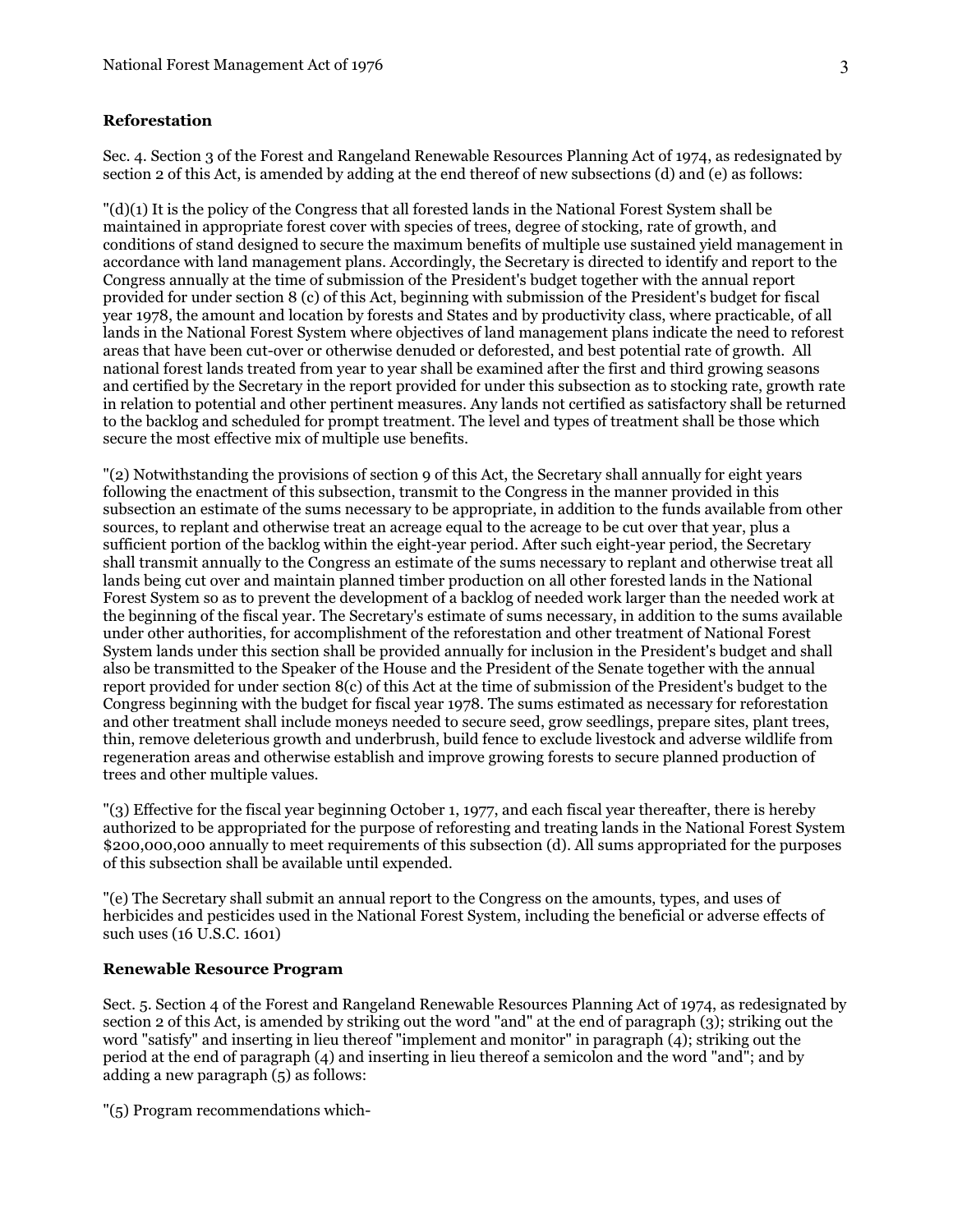"(A) evaluated objectives for the major Forest Service programs in order that multiple-use and sustainedyield can be determined;

"(B) explain the opportunities for owners of forests and rangeland to participate in programs to improve and enhance the condition of the land and the renewable resource products therefrom;

"(C) recognize the fundamental need to protect and where appropriate, improve the quality of soil, water, and air resources;

"(D) state national goals that recognize the interrelationships between and interdependence within the renewable resources; and

"(E) evaluate the impact of the export and import of raw logs upon domestic timber supplies and prices". (16 U.S.C. 1602)

#### **National Forest System Resource Planning**

Sec. 6. Section 6 of the Forest and Rangeland Renewable Resources Planning Act of 1974, as redesignated by section 2 of this Act, is amended by adding at the end thereof new subsections (c) through (m) as follows: "(c) The Secretary shall begin to incorporate the standards and guidelines required by this section in plans for units of the National Forest System as soon as practicable after enactment of this subsection and shall attempt to complete such incorporation for all such units by no later than September 30, 1985. The Secretary shall report to the Congress on the progress of such incorporation in the annual report required by section 8(c) of this Act. Until such time as a unit of the National Forest System is managed under plans developed in accordance with this Act, the management of such unit may continue under existing land and resource management plans.

"(d) The Secretary shall provide for public participation in the development, review, and revision of land management plans including, but not limited to, making the plans or revisions available to the public at convenient locations in the vicinity of the affected unit for a period of at least three months before final adoption, during which period the Secretary shall publicize and hold public meetings or comparable processes at locations that foster public participation in the review of such plans or revisions.

"(e) In developing, maintaining, and revising plans for units of the National Forest System pursuant to this section, the Secretary shall assure that such plans-

"(1) provide for multiple use and sustained yield of the products and services obtained therefrom in accordance with the Multiple-Use, Sustained-Yield Act of 1960, and in particular, include coordination of outdoor recreation, range, timber, watershed, wildlife and fish, and wilderness; and timber, watershed, wildlife and fish, and wilderness; and

"(2) determine forest management systems, harvesting levels, and procedures in the light of all of the uses set forth in subsection  $(c)(1)$ , the definition of the terms 'multiple use' and 'sustained yield' as provided in the Multiple-Use, Sustained-Yield Act of 1960, and the availability of lands and their suitability for resource management.

"(f) Plans developed in accordance with this section shall-

"(1) form one integrated plan for each unit of the National Forest System, incorporating in one document or one set of documents, available to the public at convenient locations, all of the features required by this section;

"(2) be embodied in appropriate written material, including maps and other descriptive documents, reflecting proposed and possible actions, including the planned timber sale program and the proportion of probable methods of timber harvest within the unit necessary to fulfill the plan;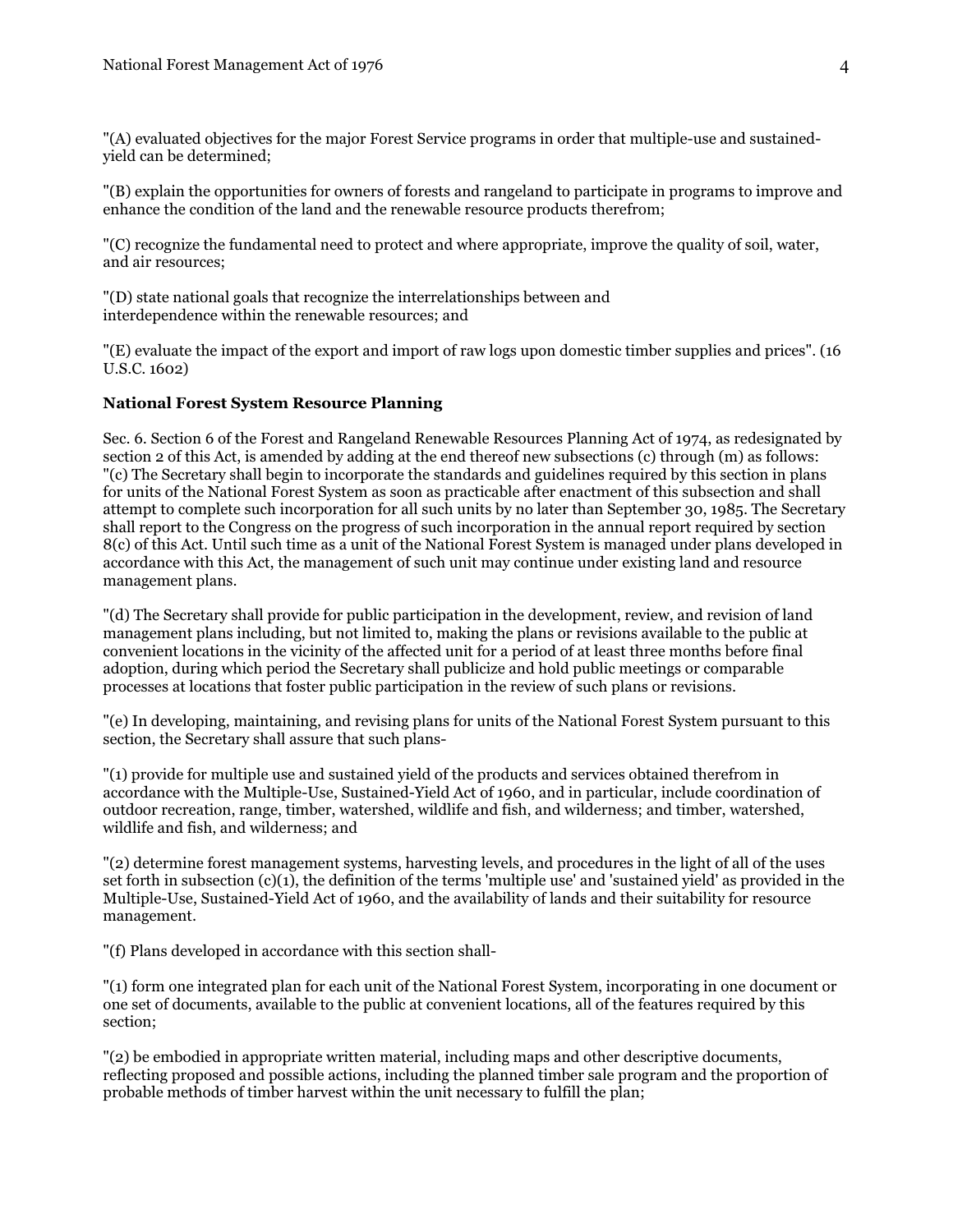"(3) be prepared by an interdisciplinary team. Each team shall prepare its plan based on inventories of the applicable resources of the forest;

"(4) be amended in any manner whatsoever after final adoption after public notice, and, if such amendment would result in a significant change in such plan, in accordance with the provisions of subsections (e) and (f) of this section and public involvement comparable to that required by subsection (d) of this section; and

"(5) be revised (A) from time to time when the secretary finds conditions in a unit have significantly changed, but at least every fifteen years, and (B) in accordance with the provisions of subsections (e) and (f) of this section and public involvement comparable to that required by subsection (d) of this section.

"(g) As soon as practicable, but not later than two years after enactment of this subsection, the Secretary shall in accordance with the procedures set forth in section 553 of title 5, United States Code, promulgate regulations, under the principles of the Multiple-Use, Sustained-Yield Act of 1960, that set out the process for the development and revision of the land management plans, and the guidelines and standards prescribed by this subsection. The regulations shall include, but not be limited to-

"(1) specifying procedures to insure that land management plans are prepared in accordance with the National Environmental Policy Act of 1969, including, but not limited to, direction on when and for what plans an environmental impact statement required under section 102(2) (c) of that Act shall be prepared;

"(2) specifying guidelines which-

"(A) require the identification of the suitability of lands for resource management

"(B) provide for obtaining inventory data on the various renewable resources, and soil and water, including pertinent maps, graphic material, and explanatory aids; and

"(C) provide for methods to identify special conditions or situations involving hazards to the various resources and their relationship to alternate activities;

"(3) specifying guidelines for land management plans developed to achieve the goals of the Program which-

"(A) insure consideration of the economic and environmental aspects of various systems of renewable resource management, including the related systems of silviculture and protection of forest resources, to provide for outdoor recreation (including wilderness), range, timber, watershed, wildlife, and fish;

"(B) provide for diversity of plant and animal communities based on the suitability and capability of the specific land area in order to meet overall multiple-use objectives, and within the multiple-use objectives of a land management plan adopted pursuant to this section, provide, where appropriate, to the degree practicable, for steps to be taken to preserve the diversity of tree species similar to that existing in the region controlled by the plan;

"(C) insure research on and (based on continuous monitoring and assessment in the field evaluation of the effects of each management system to the end that it will not produce substantial and permanent impairment of the productivity of the land;

"(D) permit increases in harvest levels based on intensified management practices, such as reforestation, thinning, and tree improvement if (i) such practices justify increasing the harvests in accordance with the Multiple-Use, Sustained-Yield Act of 1960, and (ii) such harvest levels are decreased at the end of each planning period if such practices cannot be successfully implemented or funds are not received to permit such practices to continue substantially as planned;

"(E) insure that timber will be harvested from National Forest System lands only where-

"(i) soil, slope, or other watershed conditions will not not be irreversibly damaged;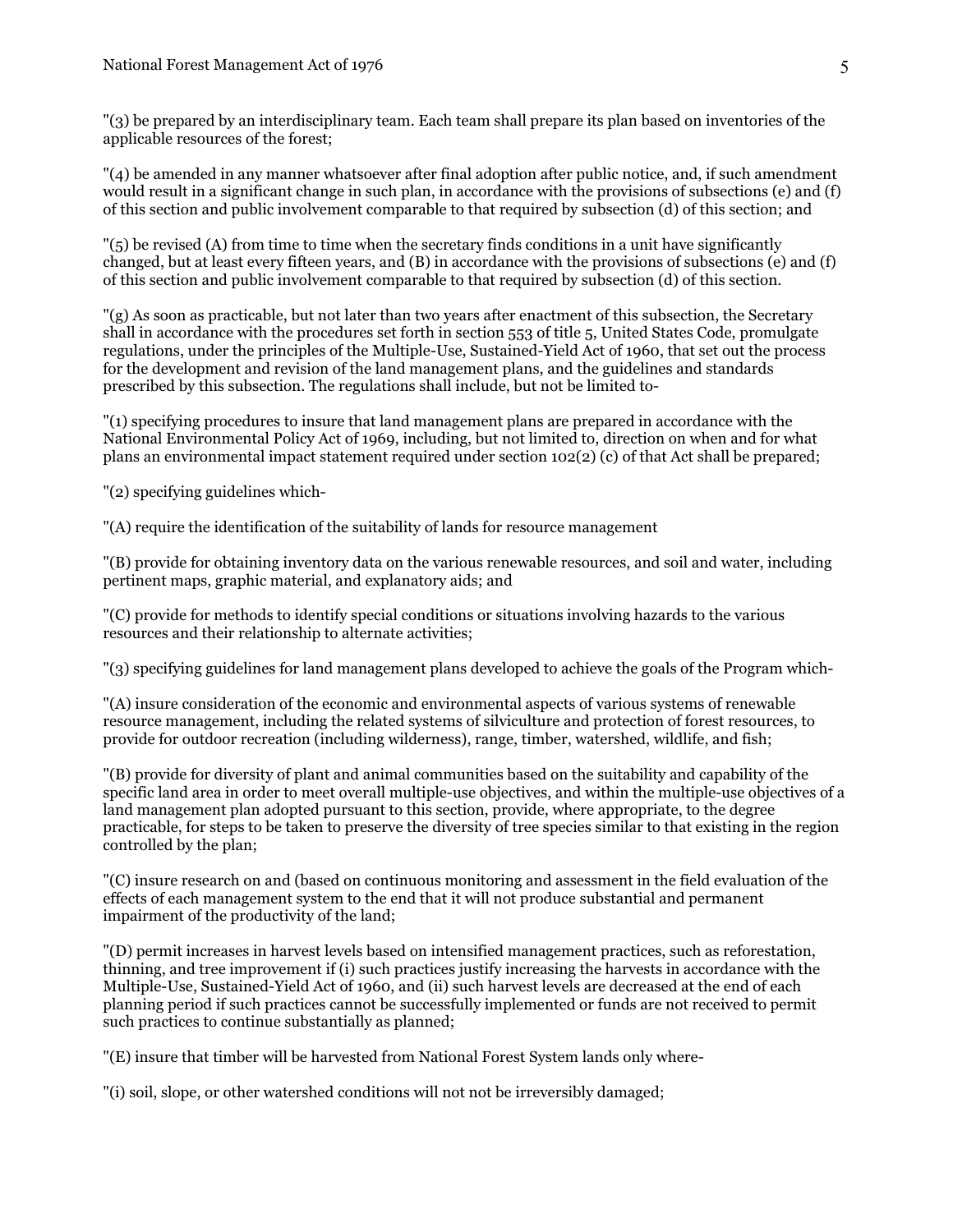"(ii) there is assurance that such lands can be adequately restocked within five years after harvest;

"(iii) protection is provided for streams, stream-banks, shorelines, lakes, wetlands, and other bodies of water from detrimental changes in water temperatures, blockages of water courses, and deposits of sediment, where harvests are likely to seriously and adversely affect water conditions or fish habitat;

and

"(iv) the harvesting system to be used is not selected primarily because it will give the greatest dollar return or the greatest unit output of timber; and

"(F) insure that clearcutting, seed tree cutting, shelterwood cutting, and other cuts designed to regenerate and even-aged stand of timber will be used as a cutting method on National Forest System lands only where-

"(i) for clearcutting, it is determined to be the optimum method, and for other such cuts it is determined to be appropriate, to meet the objectives and requirements of the relevant land management plan;

"(ii) the interdisciplinary review as determined by the Secretary has been completed and the potential environmental, biological, esthetic, engineering, and economic impacts on each advertised sale area have been assessed, as well as the consistency of the sale with the multiple use of the general area;

"(iii) cut blocks, patches, or strips are shaped and blended to the extent practicable with the natural terrain;

"(iv) there are established according to geographic areas, forest types, or other suitable classifications the maximum size limits for areas to be cut in one harvest operation, including provision to exceed the established limits after appropriate public notice and review by the responsible Forest Service officer one level above the Forest Service officer who normally would approve the harvest proposal: Provided, That such limits shall not apply to the size of areas harvested as a result of natural catastrophic conditions such as fire, insect and disease attack, or windstorm; and

"(v) such cuts are carried out in a manner consistent with the protection of soil, watershed, fish, wildlife, recreation, and esthetic resources, and the regeneration of the timber resource.

 $\Gamma(h)(1)$  In carrying out the purposes of subsection (g) of this section, the Secretary of Agriculture shall appoint a committee of scientists who are not officers or employees of the Forest Service. The committee shall provide scientific and technical advice and counsel on proposed guidelines and procedures to assure that an effective interdisciplinary approach is proposed and adopted. The committee shall terminate upon promulgation of the regulations. The views of the committees shall be included in the public information supplied when the regulations are proposed for adoption.

"(2) Clerical and technical assistance, as may be necessary to discharge the duties of the committee, shall be provided from the personnel of the Department of Agriculture.

"(3) While attending meetings of the committee, the members shall be entitled to receive compensation at a rate of \$100 per diem, including travel time, and while away from their homes or regular places of business they may be allowed travel expenses, including per diem in lieu of subsistence, as authorized by section 5703 of title 5, United States Code, for persons in the Government service employed intermittently.

"(i) Resource plans and permits, contracts, and other instruments for the use and occupancy of National Forest System lands shall be consistent with the land management plans. Those resource plans and permits, contracts, and other such instruments currently in existence shall be revised as soon as practicable to be made consistent with such plans. When land management plans are revised, resource plans and permits, contracts, and other instruments, when necessary, shall be revised as soon as practicable. Any revision in present or future permits, contracts, and other instruments made pursuant to this section shall be subject to valid existing rights.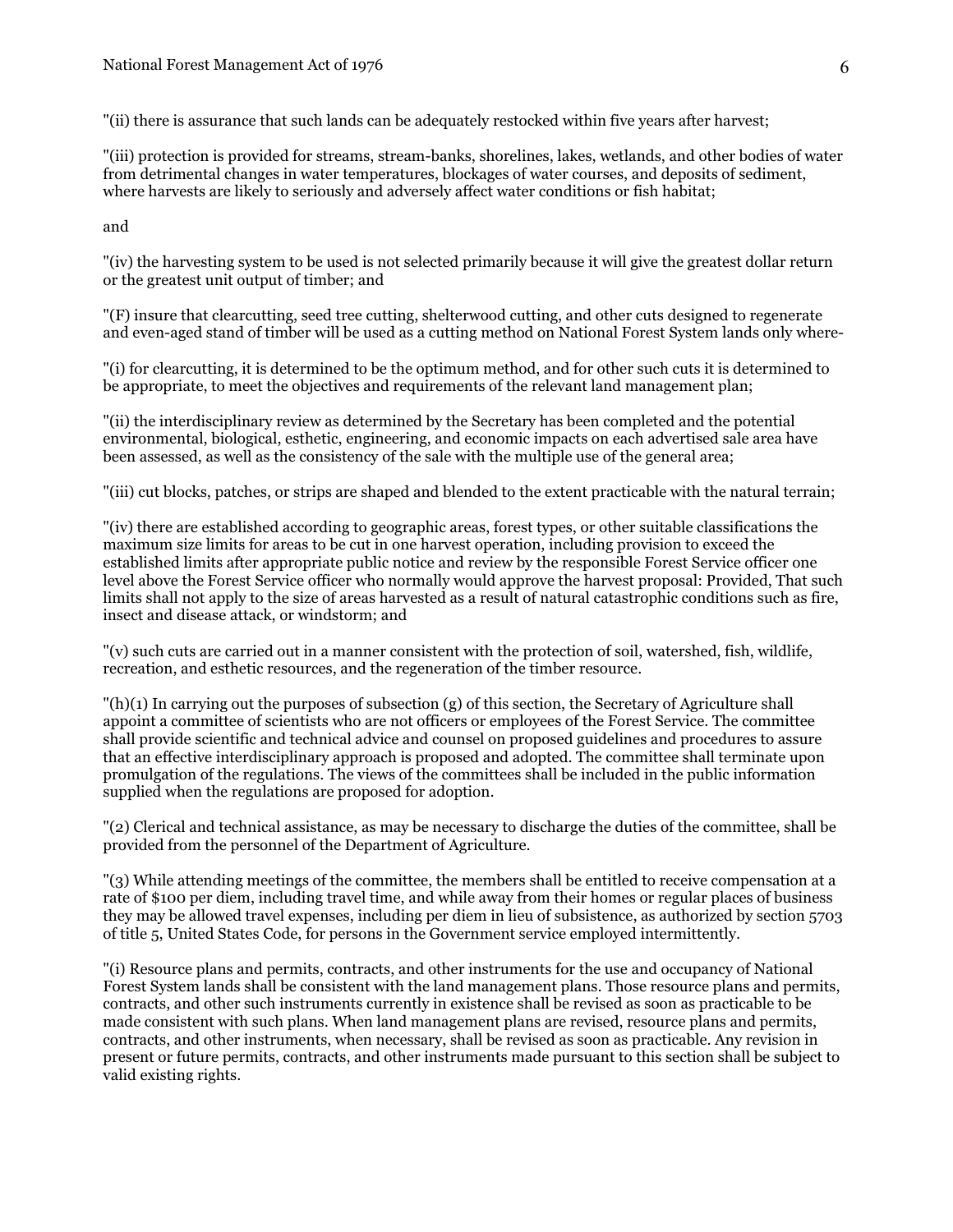"(j) Land management plans and revisions shall become effective thirty days after completion of public participation and publication of notification by the Secretary as required under section 6(d) of this Act.

"(k) In developing land management plans pursuant to this Act, the Secretary shall identify lands within the management area which are not suited for timber production, considering physical, economic, and other pertinent factors to the extent feasible, as determined by the Secretary, and shall assure that, except for salvage sales or sales necessitated to protect other multiple-use values, no timber harvesting shall occur on such lands for a period of 10 years. Lands once identified as unsuitable for timber production shall continue to be treated for reforestation purposes, particularly with regard to the protection of other multiple-use values. The Secretary shall review his decision to classify these lands as not suited for timber production at least every 10 years and shall return these lands to timber production whenever he determines that conditions have changed so that they have become suitable for timber production.

# "(l) The Secretary shall-

"(1) formulate and implement, as soon as practicable, a process for estimating long-term costs and benefits to support the program evaluation requirements of this Act. This process shall include requirements to provide information on a representative sample basis of estimated expenditures associated with the reforestation, timber stand improvement, and sale of timber from the National Forest System, and shall provide a comparison of these expenditures to the return to the Government resulting from the sale of timber; and

"(2) include a summary of data and findings resulting from these estimates as a part of the annual report required pursuant to section 8(c) of this Act, including an identification on a representative sample basis of those advertised timber sales made below the estimated expenditures for such timber as determined by the above cost process; and

the Secretary shall establish-

"(1) standards to insure that, prior to harvest, stands of trees throughout the National Forest System shall generally have reached the culmination of mean annual increment of growth (calculated on the basis of cubic measurement or other methods of calculation at the discretion of the Secretary): Provided, That these standards shall not preclude the use of sound silvicultural practices, such as thinning or other stand improvement measures: Provided further, That these standards shall not preclude the Secretary from salvage or sanitation harvesting of timber stands which are substantially damaged by fire, windthrow or other catastrophe, or which are in imminent danger from insect or disease attack; and

"(2) exceptions to these standards for the harvest of particular species of trees in management units after consideration has been given to the multiple uses of the forest including, but not limited to, recreation, wildlife habitat, and range and after completion of public participation processes utilizing the procedures of subsection (d) of this section." (16 U.S.C. 1604)

# **National Participation**

Sec. 7. Section 8 of the Forest and Rangeland Renewable Resources Planning Act of 1974, as redesignated by section 2 of this Act, is amended-

\* (a) by striking out "sixty" in the second sentence of subsection (a) and inserting in lieu thereof the word "ninety"; and by striking out "sixty-day period" in the third sentence of subsection (a) and inserting in lieu thereof of "ninety-day period"; and

\* (b) by adding a new sentence at the end of subsection (c) as follows:

"With regard to the research component of the program, the report shall include, but not be limited to, a description of the status of major research programs, significant findings, and how these findings will be applied in National Forest System management." (16 U.S.C. 1606)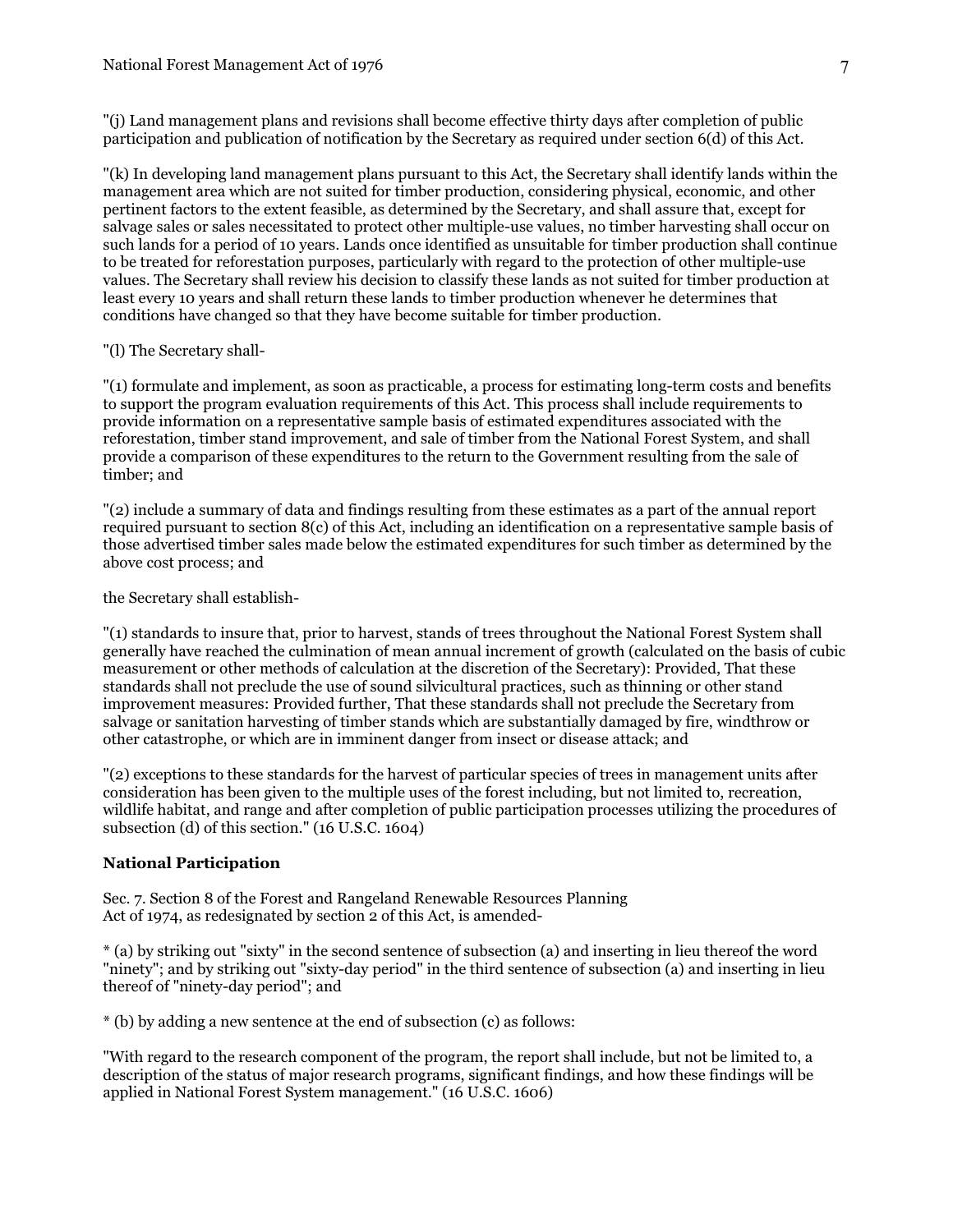## **Transportation System**

Sec. 8. Section 10 of the Forest and Rangeland Renewable Resources Planning Act of 1974, as redesignated by section 2 of this Act, is amended by inserting "(a)" immediately before the words "The Congress" and inserting at the end thereof new subsections (b) and (c) as follows:

"(b) Unless the necessity for a permanent road is set forth in the forest development road system plan, any road construction on land of the National Forest System in connection with a timber contract or other permit or lease shall be designed with the goal of reestablishing vegetative cover on the roadway and areas where vegetative cover has been disturbed by the construction of the road, within ten years after the termination of the contract, permit, or lease either through artificial or natural means. Such action shall be taken unless it is later determined that the road is needed for use as a part of the National Forest Transportation System."

"(c) Roads constructed on National Forest System lands shall be designed to standards appropriate for the intended uses, considering safety, cost of transportation, and impacts on land and resources." (16 U.S.C. 1608)

#### **National Forest System**

Sec. 9. Section 11(a) of the Forest and Rangeland Renewable Resources Planning Act of 1974, as redesignated by section 2 of this Act, is amended by adding at the end thereof the following new sentence: "Notwithstanding the provisions of the Act of June 4, 1897 (30 Stat. 34; 16 U.S.C. 473), no land now or hereafter reserved or withdrawn from the public domain as national forests pursuant to the Act of March 3, 1891 (26 Stat. 1103; 16 U.S.C. 471), or any act supplementary to and amendatory thereof, shall be returned to the public domain except by an act of Congress." (16 U.S.C. 1609)

#### **Renewable Resources**

Sec. 10. Section 12 of the Forest and Rangeland Renewable Resources Planning Act of 1974, as redesignated by section 2 of this Act, is amended by striking out the period at the end of that section and inserting in lieu thereof the following: "and on the date of enactment of any legislation amendatory or supplementary thereto." (16 U.S.C. 1610)

# **Limitations On Timber Removal; Public Participation And Advisory Boards; Regulations; Severability**

Sec. 11. The Forest and Rangeland Renewable Resources Planning Act of 1974 is amended by adding at the end thereof new sections 13 through 16 as follows:

"Sec. 13. Limitations on Timber Removal.--(a) The Secretary of Agriculture shall limit the sale of timber from each national forest to a quantity equal to or less than a quantity which can be removed from such forest annually in perpetuity on a sustained-yield basis: Provided, That, in order to meet overall multiple-use objectives, the Secretary may establish an allowable sale quantity for any decade which departs from the projected long-term average sale quantity that would otherwise be established: Provided further, That any such planned departure must be consistent with the multiple-use management objectives of the land management plan. Plans for variations in the allowable sale quantity must be made with public participation as required by section 6(d) of this Act. In addition, within any decade, the Secretary may sell a quantity in excess of the annual allowable sale quantity established pursuant to this section in the case of any national forest so long as the average sale quantity of timber from such national forest over the decade covered by the plan do not exceed such quantity limitation. In those cases where a forest has less than two hundred thousand thousand acres of commercial forest land, the Secretary may use two or more forests for purposes of determining the sustained yield.

"(b) Nothing in subsection (a) of this section shall prohibit the Secretary from salvage or sanitation harvesting of timber stands which are substantially damaged by fire, windthrow, or other catastrophe, or which are in imminent danger from insect or disease attack. The Secretary may either substitute such timber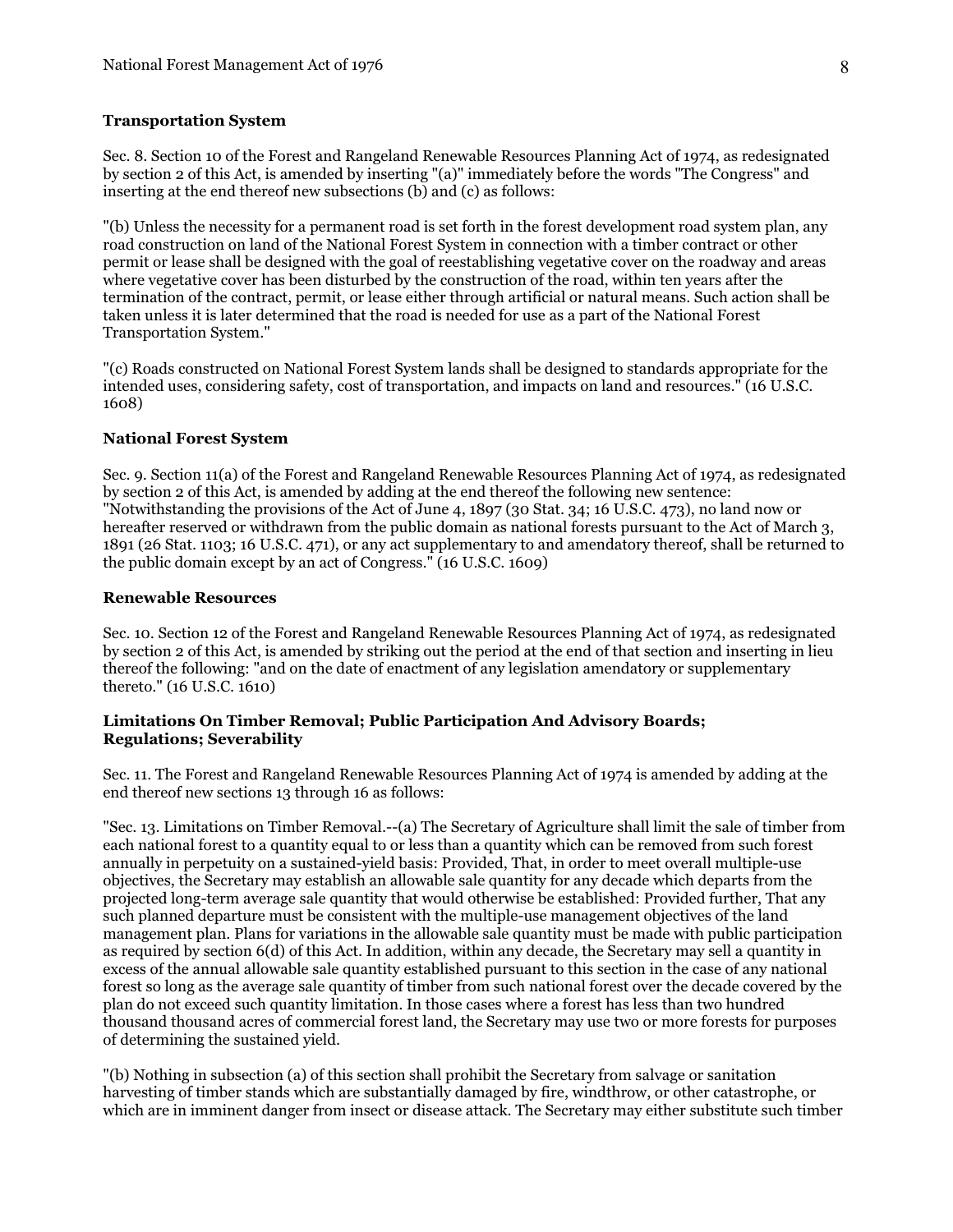for timber that would otherwise be sold under the plan or, if not feasible, sell such timber over and above the plan volume. (16 U.S.C. 1611)

#### **Public Participation And Advisory Boards**

"Sec. 14. Public Participation and Advisory Boards.--(a) In exercising his authorities under this Act and other laws applicable to the Forest Service, the Secretary, by regulation, shall establish procedures, including public hearings where appropriate, to give the Federal, State, and local governments and the public adequate notice and an opportunity to comment upon the formulation of standards, criteria, and guidelines applicable to Forest SErvice programs.

"(b) In providing for public participation in the planning for and management of the National Forest System, the Secretary, pursuant to the Federal advisory Committee Act (86 Stat. 770) and other applicable law, shall establish and consult such advisory boards as he deems necessary to secure full information and advice on the execution of his responsibilities. The membership of such boards shall be representative of a cross section of groups interested in the planning for and management of the National Forest System and the various types of use and enjoyment of the lands thereof." (16 U.S.C. 1612)

"Sec. 15. Regulations.-The Secretary of Agriculture shall prescribe such regulations as he determines necessary and desirable to carry out the provisions of this Act. (16 U.S.C. 1613)

"Sec. 16. Severability.-If any provision of this Act or the application thereof to any person or circumstances is held invalid, the validity of the remainder of the Act and of the application of such provision to other persons and circumstances shall not be affected thereby." (16 U.S.C. 1614)

## **Conforming Amendments To The Forest And Rangeland Renewable Resources Planning Act of 1974**

Sec. 12. The Forest and Rangeland Renewable Resources Planning Act of 1974 is amended as follows:

(a) Section 6(a), as redesignated by section 2 of this Act, is amended by striking out "section 3" and inserting in lieu thereof "section 4". (16 U.S.C. 1604)

(b) Section 8, as redesignated by section 2 of this Act, is amended-

(1) by striking out "section 2" and "section 3" in the first sentence of subsection (a) and inserting in lieu thereof "section 3" and "section 4", respectively;

(2) by striking out "section 3" in subsection (c) and inserting in lieu thereof "section 4"; and

(3) by striking out "section 3" in the first sentence of subsection (d) and inserting in lieu thereof "section 4". (16 U.S.C. 1606)

# **Amendment To The Organic Act**

Sec. 13. The twelfth undesignated paragraph under the heading "SURVEYING THE PUBLIC LANDS" in the Act of June 4, 1897 (30 Stat. 35, as amended; 16 U.S.C. 476), is hereby repealed. (16 U.S.C. 476)

#### **Timber Sales On National Forest System Lands**

Sec. 14. (a) For the purpose of achieving the policies set forth in the Multiple-Use, Sustained-Yield Act of 1960 (74 Stat. 215; 16 U.S.C. 528-531) and the Forest and Rangeland Renewable Resources Planning Act of 1974 (88 Stat. 476; 16 U.S.C. 1601-1610), the Secretary of Agriculture, under such rules and regulations as he may prescribe, may sell, at not less than appraised value, trees, portions of trees, or forest products located on National Forest System lands.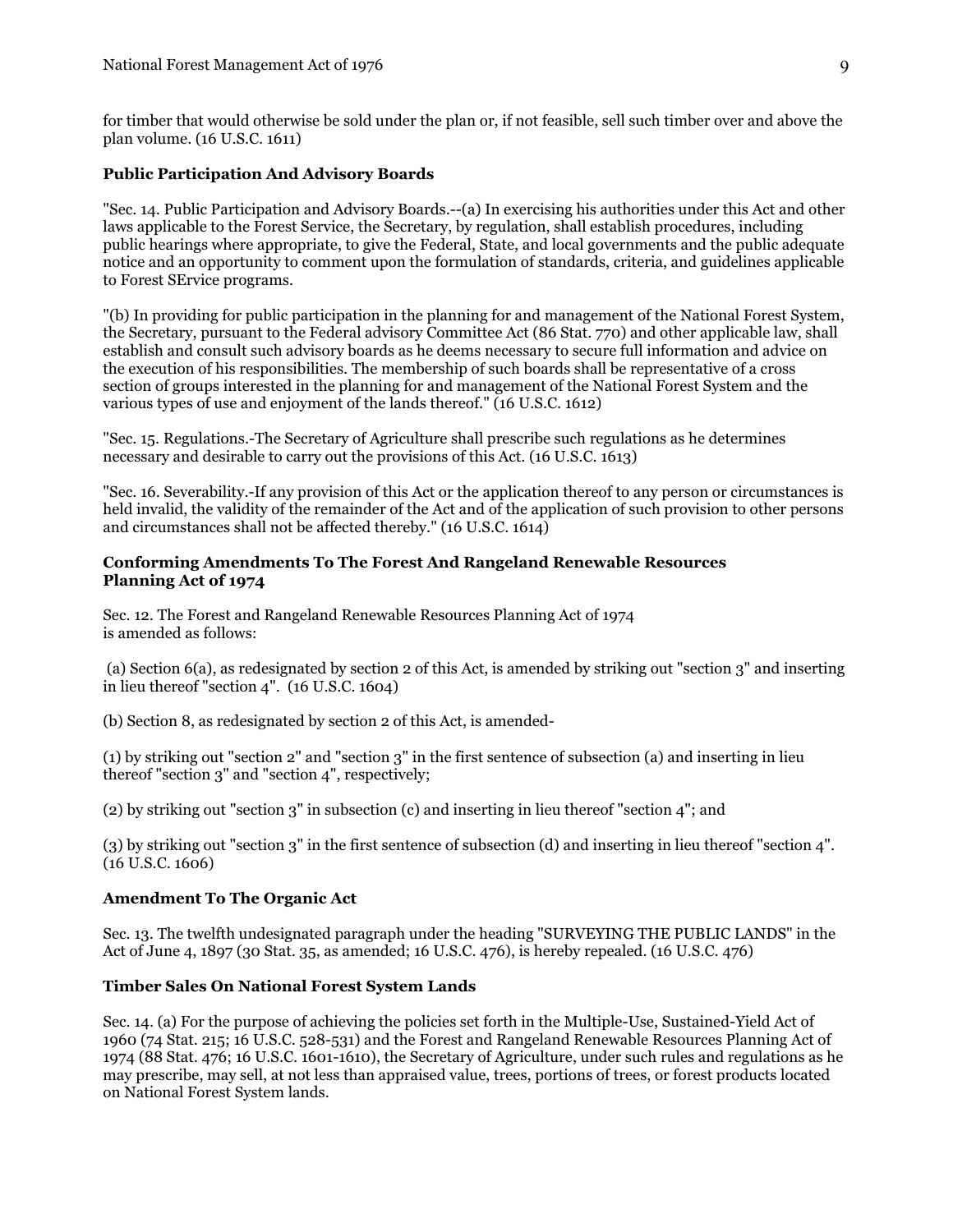(b) All advertised timber sales shall be designated on maps, and a prospectus shall be available to the public and interested potential bidders.

(c) The length and other terms of the contract shall be designed to promote orderly harvesting consistent with the principles set out in section 6 of the Forest and Rangeland Renewable Resources Planning Act of 1974, as amended. Unless there is a finding by the Secretary of Agriculture that better utilization of the various forest resources (consistent with the provisions of the Multiple-Use, Sustained-Yield Act of 1960) will result, sales contracts shall be for a period not to exceed ten years: Provided, That such period may be adjusted at the discretion of the Secretary to provide additional time due to time delays caused by an act of an agent of the United States or by other circumstances beyond the control of the purchaser. The Secretary shall require the purchaser to file as soon as practicable after execution of a contract for any advertised sale with a term of two years or more, a plan of operation, which shall be subject to concurrence by the Secretary. The Secretary shall not extend any contract period with an original term of two years or more unless he finds (A) that the purchaser has diligently performed in accordance with an approved plan of operation or (B) that the substantial overriding public interest justifies the extension.

(d) The Secretary of Agriculture shall advertise all sales unless he determines that extraordinary conditions exist, as defined by regulation, or that the appraised value of the sale is less than \$10,000. If, upon proper offering, no satisfactory bid is received for a sale, or the bidder fails to complete the purchase, the sale may be offered and sold without further advertisement.

(e)(1) In the sale of trees, portions of trees, or forest products from National Forest System lands (hereinafter referred to in this subsection as "national forest materials"), the Secretary of Agriculture shall select the bidding method or methods which-

(A) insure open and fair competition;

(B) insure that the Federal Government receive not less than the appraised value as required by subsection (a) of this section;

(C) consider the economic stability of communities whose economies are dependent on such national forest materials, or achieve such other objectives as the Secretary deems necessary; and

(D) are consistent with the objectives of this Act and other Federal statutes.

The Secretary shall select or alter the bidding method or methods as he determines necessary to achieve the objectives stated in clauses (A), (B), (C) and (D) of this paragraph.

(2) In those instances when the Secretary selects oral auction as the bidding method for the sale of any national forest materials, he shall require that all prospective purchasers submit written sealed qualifying bids. Only prospective purchasers whose written sealed qualifying bids are equal to or in excess of the appraised value of such national forest materials may participate in the oral bidding process.

(3) The Secretary shall monitor bidding patterns involved in the sale of national forest materials. If the Secretary has a reasonable belief that collusive bidding practices may be occurring, then-

(A) he shall report any such instances of possible collusive bidding or suspected collusive bidding practices to the Attorney General of the United States with any and all supporting data;

(B) he may alter the bidding methods used within the affected area; and

(C) he shall take such other action as he deems necessary to eliminate such practices with the affected area.

(f) The Secretary of Agriculture, under such rules and regulations as he may prescribe, is authorized to dispose of, by sale or otherwise, trees, portions of trees, or other forest products related to research and demonstration projects.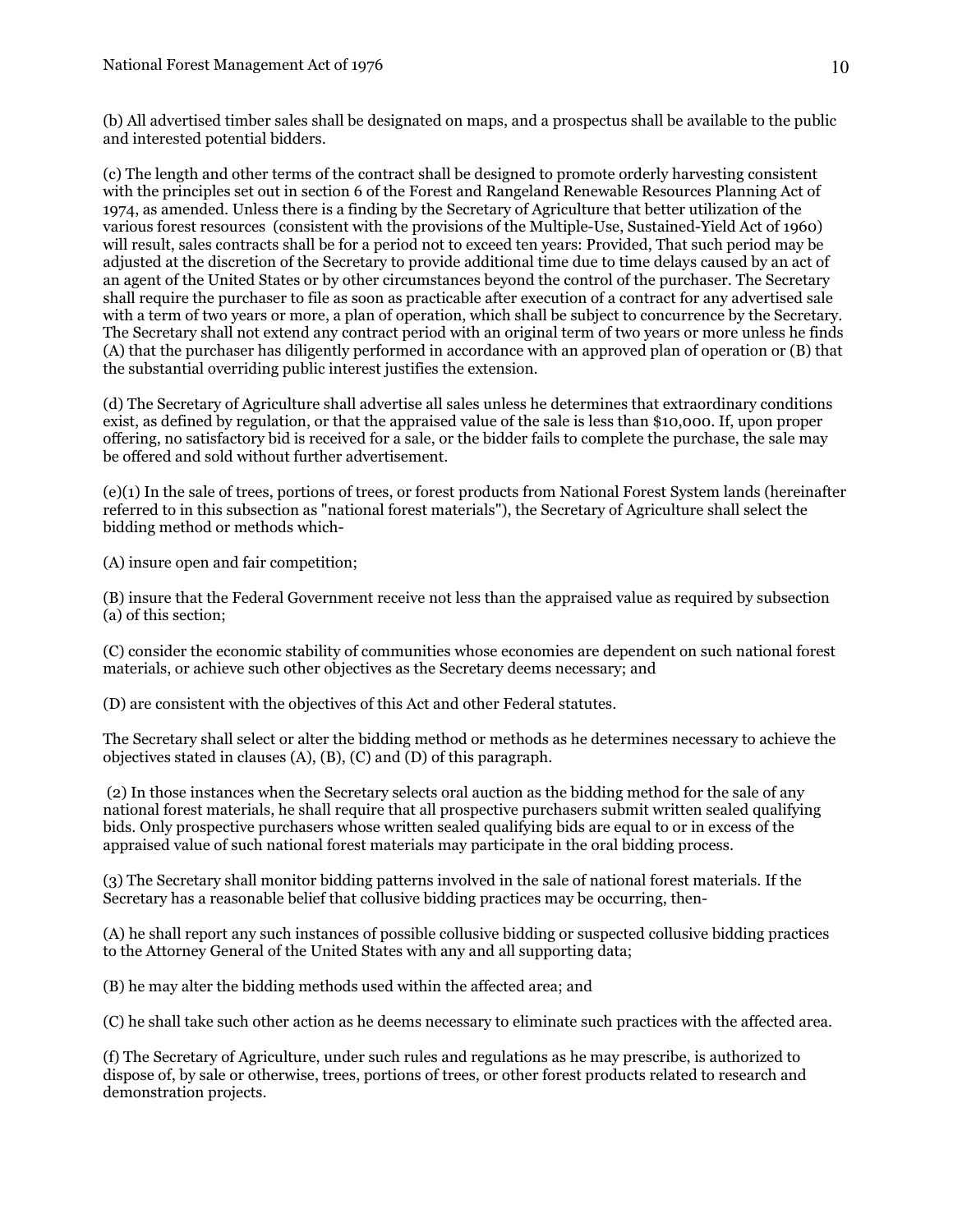(g) Designation, marking when necessary, and supervision of harvesting of trees, portions of trees, or forest products shall be conducted by persons employed by the Secretary of Agriculture. Such persons shall have no personal interest in the purchase or harvest of such products and shall not be directly or indirectly in the employment of the purchaser thereof.

(h) The Secretary of Agriculture shall develop utilization standards, methods of measurement, and harvesting practices for the removal of trees, portions of trees, or forest products to provide for the optimum practical use of the wood material. Such standards, methods, and practices shall reflect consideration of opportunities to promote more effective wood utilization, regional conditions, and species characteristics and shall be compatible with multiple use resource management objectives in the affected area. To accomplish the purpose of this subsection in situations involving salvage of insect-infested, dead, damaged, or down timber, and to remove associated trees for stand improvement, the Secretary is authorized to require the purchaser of such timber to make monetary deposits, as a part of the payment for the timber, to be deposited in a designated fund from which sums are to be used, to cover the cost to the United States for design, engineering, and supervision of the construction of needed roads and the cost for Forest Service sale preparation and supervision of the harvesting of such timber. Deposits of money pursuant to this subsection are to be available until expended to cover the cost to the United States of accomplishing the purposes for which deposited: Provided, That such deposits shall not be considered as moneys received from the national forests within the meaning of sections 500 and 501 of title 16, United States Code: And provided further, That sums found to be in excess of the cost of accomplishing the purposes for which deposited on any national forest shall be transferred to miscellaneous receipts in the Treasury of the United States.

(1) For sales of timber which include a provision for purchaser credit for construction of permanent roads with an estimated cost in excess of \$20,000, the Secretary of Agriculture shall promulgate regulations requiring that the notice of sale afford timber purchasers qualifying as "small business concerns" under the Small Business Act, as amended, and the regulations issued thereunder, an estimate of the cost and right, when submitting a bid, to elect that the Secretary build the proposed road: Provided, That the provision of this subsection shall not apply to sales of timber on National Forest System lands in the State of Alaska.

If the purchaser makes such an election, the price subsequently paid for the timber shall include all of the estimated cost of the road. In the notice of sale, the Secretary of Agriculture shall set a date when such road shall be completed which shall be applicable to either construction by the purchaser or the Secretary, depending on the election. To accomplish requested work, the Secretary is authorized to use from any receipts from the sale of timber a sum equal to the estimate for timber purchaser credits, and such additional sums as may be appropriated for the construction of roads, such funds to be available until expended, to construct a road that meets the standards specified in the notice of sale. The provisions of this subsection shall become effective on October 1, 1976. (16 U.S.C. 472a)

# **Validation Of Timber Sales Contracts**

Sec. 15. (a) Timber sales made pursuant to the Act of June 4, 1897 (30 Stat. 35, as amended; 16 U.S.C. 476), prior to the date of enactment of this section shall not be invalid if the timber was sold in accord with Forest Service silvicultural practices and sales procedures in effect at the time of the sale, subject to the provisions of subsection (b) of this section. (16 U.S.C. 476(note))

(b) The Secretary of Agriculture is directed, in developing five-year operating plans under the provisions of existing fifty-year timber sales contracts in Alaska, to revise such contracts to make them consistent with the guidelines and standards provided for in the Forest and Rangeland Renewable Resources Planning Act of 1974, as amended, and to reflect such revisions in the contract price of timber. Any such action shall not be inconsistent with valid contract rights approved by the final judgment of a court of competent jurisdiction. (16 U.S.C. 1601(note))

# **Payments To States For Schools And Roads**

Sec. 16. The sixth paragraph under the heading "FOREST SERVICE" in the Act of May 23, 1908, as amended, and section 13 of the Act of March 1, 1911, as amended (35 Stat. 260, 36 Stat. 963, as amended; 16 U.S.C. 500), are each amended by adding at the end thereof, respectively, the following new sentence: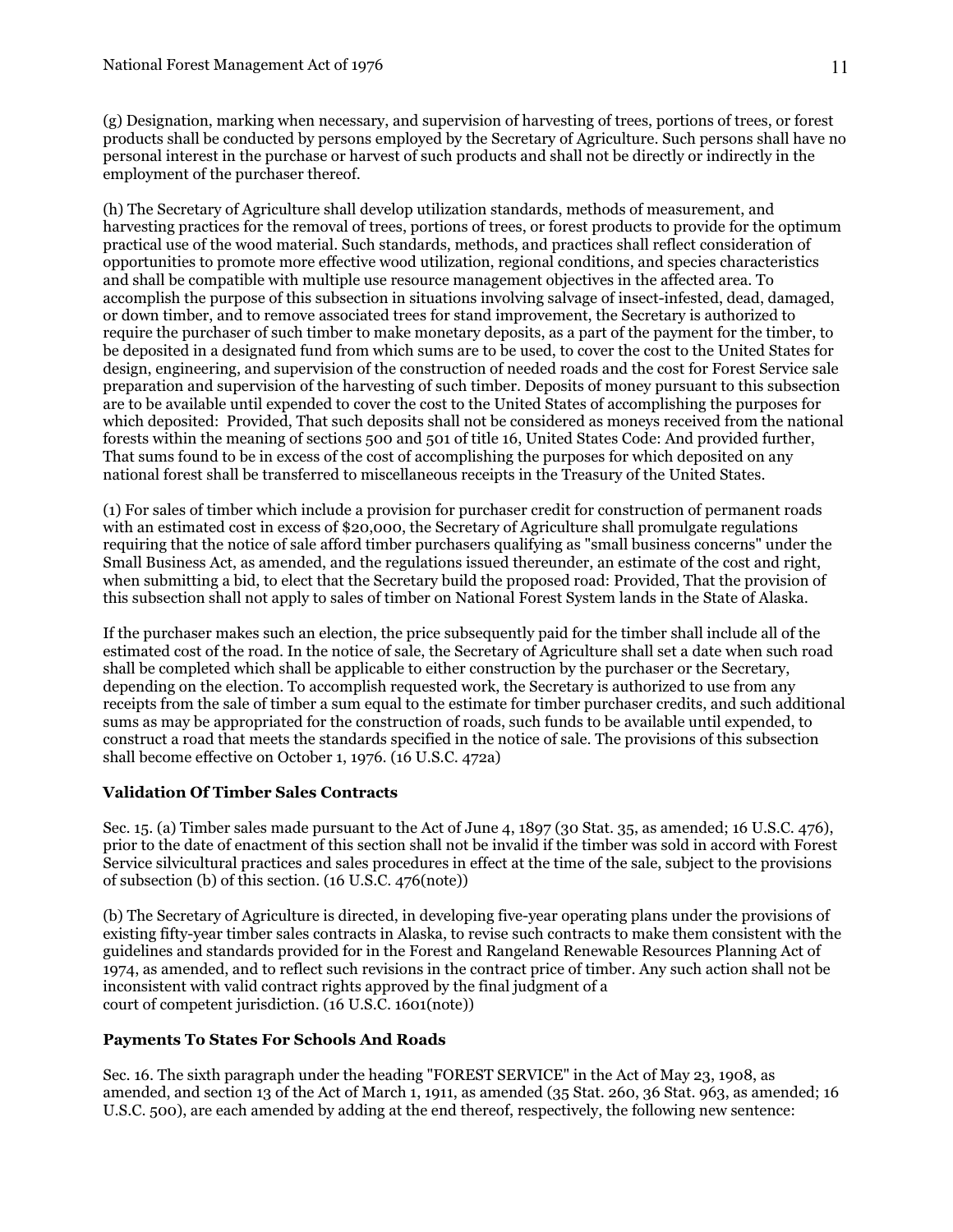"Beginning October 1, 1976, the term 'moneys received' shall include all collections under the Act of June 9, 1930, and all amounts earned or allowed any purchaser of national forest timber and other forest products within such State as purchaser credits, for the construction of roads on the National Forest Transportation System within such national forests or parts thereof in connection with any Forest Service timber sales contract. The Secretary of Agriculture shall, from time to time as he goes through his process of developing the budget revenue estimates, make available to the States his current projections of revenues and payments estimated to be made under the Act of May 23, 1908, as amended, or any other special Acts making payments in lieu of taxes, for their use for local budget planning purposes." (16 U.S.C. 500)

# **Acquisition Of National Forest System Lands**

Sec. 17. (a) The Act of March 1, 1911 (36 Stat. 961), as amended (16 U.S.C. 480, 500, 513-517, 517a, 518, 519, 521, 552, 563), is amended as follows:

(1) Section 4, as amended, is repealed, and all function of the National Forest Reservation Commission are transferred to the Secretary of Agriculture. (16 U.S.C. 513)

(2) Section 5 is repealed. (16 U.S.C. 513)

(3) Section 6 is amended to read as follows: "The Secretary of Agriculture is hereby authorized and directed to examine, locate, and purchase such forested, cut-over, or denuded lands within the watersheds of navigable streams as in his judgment may be necessary to the regulation of the flow of navigable streams or the production of timber. No deed or other instrument of conveyance of lands referred to herein shall be accepted or approved by the Secretary of Agriculture under this Act until the legislature of the State in which the land lies shall have consented to the acquisition of such land by the United States for the purpose of preserving the navigability of navigable streams." (16 U.S.C. 515)

(4) Section 7, as amended, is amended to read as follows: "When the public interests will be benefited thereby, the Secretary of Agriculture is hereby authorized, in his discretion, to accept on behalf of the United States title to any lands within the exterior boundaries of national forests which, in his opinion, are chiefly valuable for the purposes of this Act, and in exchange therefore to convey by deed not to exceed an equal value of such national forest land in the same State, or he may authorize the grantor to cut and remove an equal value of timber within such national forest in the same State, the values in each case to be determined by him: Provided, That before any such exchange is effected notice of the contemplated exchange reciting the lands involved shall be published once each week for four successive weeks in some newspaper of general circulation in the county or counties in which may be situated the lands to be accepted, and in some like newspaper published in any county in which may be situated any lands or timber to be given in such exchange. Timber laws and regulations relating to such national forests, and under the direction and supervision and in accordance with the requirements of the Secretary of Agriculture shall, upon acceptance, become parts of the national forests within whose exterior boundaries they are located, and be subjected to all provisions of this Act." (16 U.S.C. 516)

(5) Section 9, as amended, is amended by striking out the following language in the first sentence: "the National Forest Reservation Commission and". (16 U.S.C. 518)

(6) Section 14, as amended, is repealed. (16 U.S.C. 514)

(b) For purposes of providing information that will aid the Congress in its oversight responsibilities and improve the accountability of expenditures for the acquisition of forest land, the Secretary of Agriculture may not hereafter enter into any land purchase or exchange relating to the National Forest System of \$25,000 or more for the types of lands which have been heretofore approved by the National Forest Reservation Commission until after 30 days from the date upon which a detailed report of the facts concerning such proposed purchase or transfer is submitted to the Committee on Agriculture and Forestry of the Senate or such earlier time as may be approved by both such committees. Such report shall contain at least the following:

(1) guidelines utilized by the Secretary in determining that the land should be acquired;